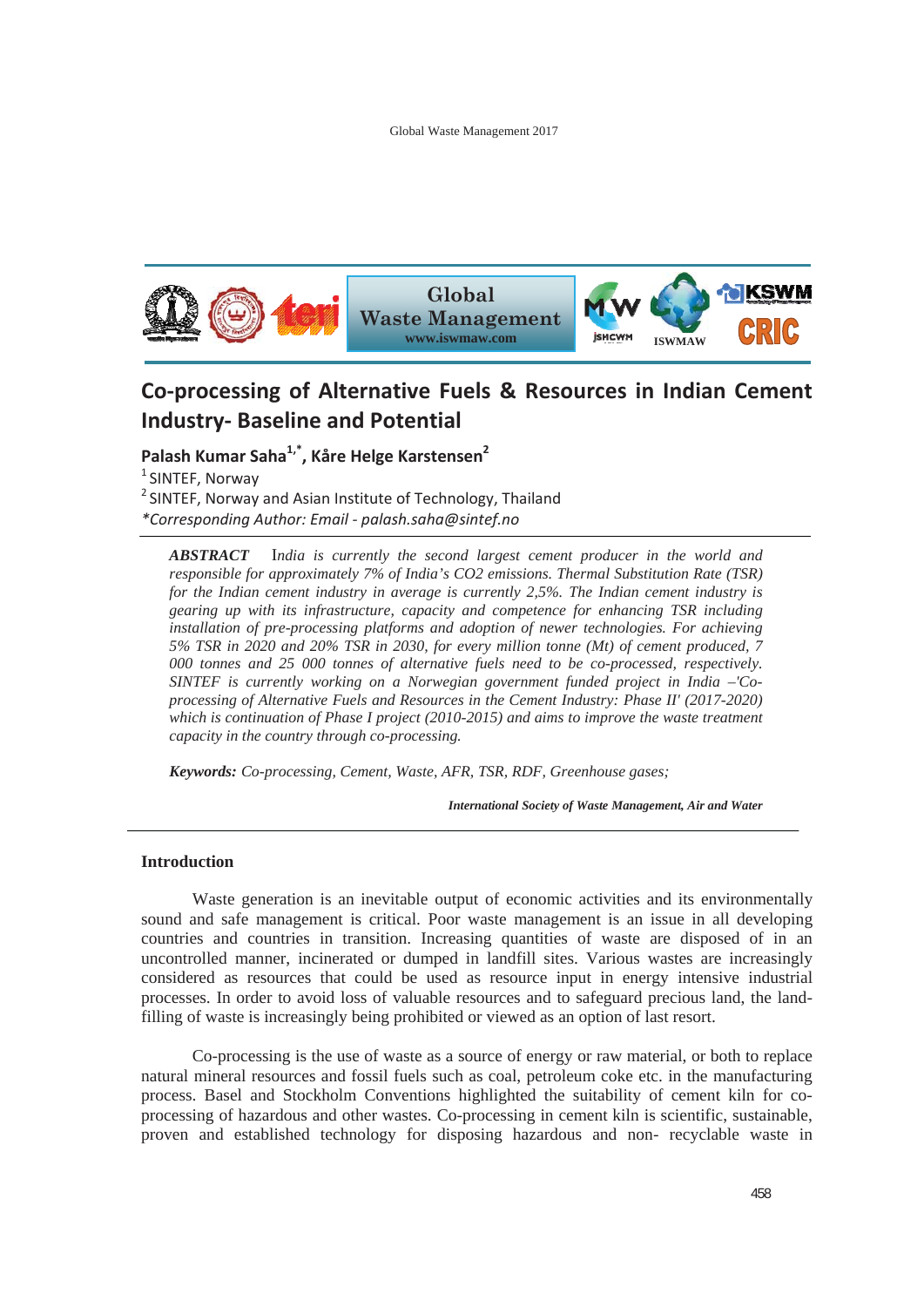#### Palash kumar Saha et al. / Global Waste Management 2017

environmentally sound manner. This practise can be extremely attractive and cost-efficient, especially for emerging economies having insufficient waste treatment capacity.

 Waste arising will increase significantly with growth in Gross Domestic Product (GDP) and living standard in India; treatment capacity for all waste streams is currently insufficient, causing local pollution, release of greenhouse gases and waste of valuable resources. India intends to reduce the emissions intensity of its GDP by 33 to 35 percent by 2030 from 2005 level. This means while India's GDP is projected to increase by 5 to 7 times, absolute carbon emissions will increase by only 3 times by 2030 over 2005 levels. India in 2030 is projected to contribute about a tenth of global carbon emissions while being home to approximately a fifth of the global population (MoEFCC, 2015).

 Co-processing leads to 100% energy and material recovery and does not leave behind any ash for further disposal (i.e. no liability for waste generators once waste is co-processed in cement kilns). Due to its economic, environmental and social benefits, it has been recognized as one of the five important levers for large scale reduction of  $CO<sub>2</sub>$  emissions from Indian cement industry, in the low-carbon technology roadmap.

# **Co-processing Baseline**

 India is currently the second largest cement producer in the world. Low per capita consumption indicates large growth potential in the sector in future. Indian cement industry consumes close to 50 million tonnes (Mt) of coal and 450 Mt of raw materials annually and responsible for 7% of India's  $CO<sub>2</sub>$  emissions.

 Recovery of wastes and replacement of coal in the cement industry has been practiced a relatively short time in India; the Thermal Substitution Rate (TSR) is 2,5% in average; compared to EU's average of almost 40% and Norway 70%. In a status report, published by CII in May, 2015, the average TSR of 36 cement plants, corresponding to 109 Mt cement production capacity, was 3,55% (highest single plant substitution is around 18% TSR). The Steel and Power industry have little experience in co-processing and are generally cautious to implement co-processing as they are afraid of possible negative impacts to their processes and their "product" quality.

 The Indian cement industry is gearing up with its infrastructure, capacity and competence for enhancing thermal substitution rate (TSR), including installation of pre-processing platforms and adoption of newer technologies. This is evident from >80 numbers of co-processing trials and over 60 million USD of investment for installations, including installation of 10 pre-processing platforms and hot discs in pre-heater tower. There are about 54 cement plants permitted for coprocessing.

# **Regulatory Framework for Co-processing**

 The MoEFCC has recently amended the existing regulatory framework for environmentally sound management of the waste being generated in the country. MoEFCC has notified sets of waste management rules dealing with different kinds of waste: solid waste, plastic, biomedical, construction and demolition, electronic waste and hazardous waste. These new rules advocate for adopting more scientific, technology driven, sustainable, regulated and participative environment management.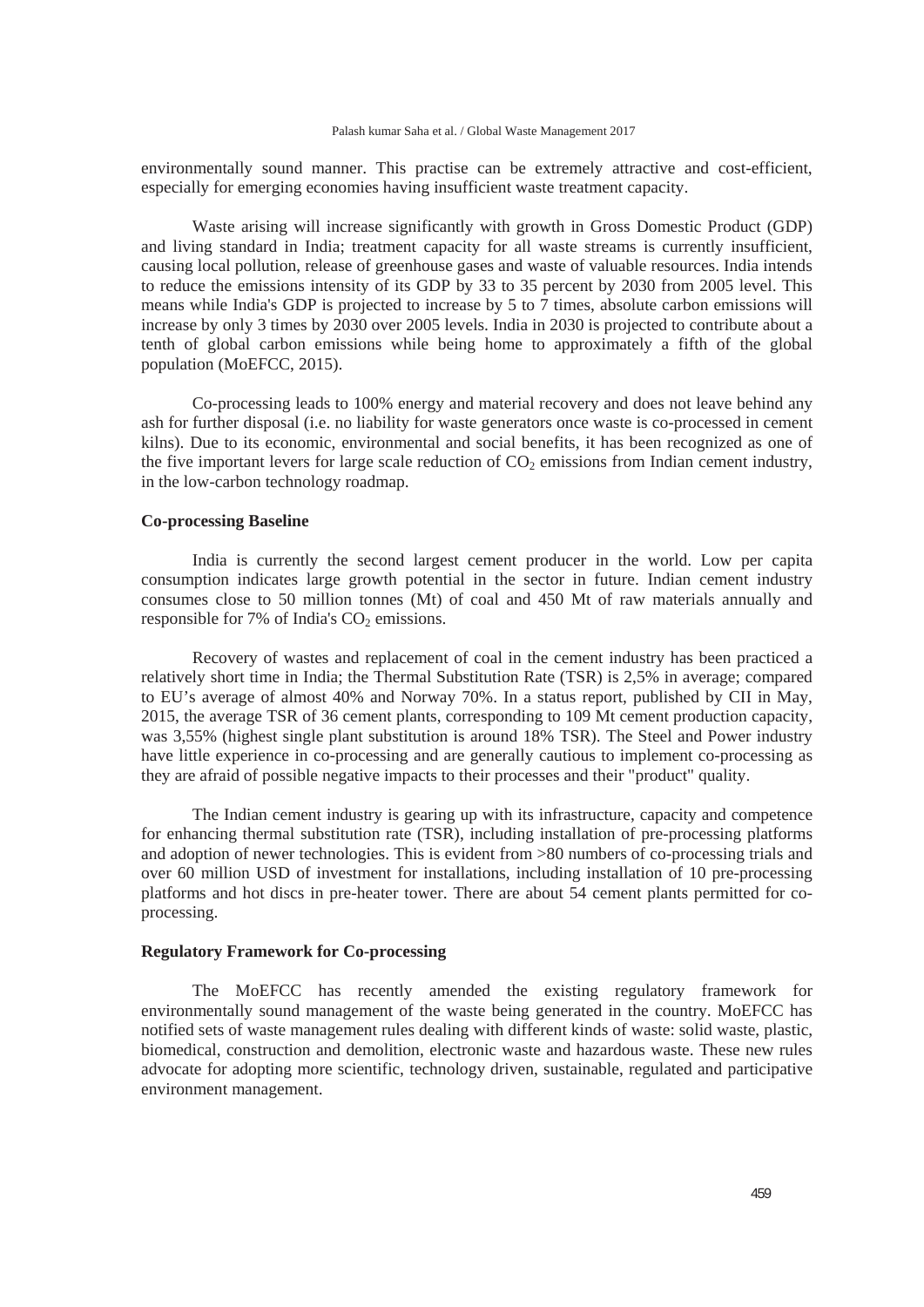## Palash kumar Saha et al. / Global Waste Management 2017

| <b>Countries</b>     | TSR $(%$ | Year | <b>Reference</b>    |
|----------------------|----------|------|---------------------|
| Austria              | 75       | 2014 | WBCSD CSI GNR, 2014 |
| Norway               | 70       | 2016 | <b>SINTEF, 2017</b> |
| Germany              | 65       | 2014 | WBCSD CSI GNR, 2014 |
| Czech Republic       | 62       | 2014 | WBCSD CSI GNR, 2014 |
| Belgium              | 53       | 2016 | Beer et al, 2017    |
| Poland               | 52       | 2014 | WBCSD CSI GNR, 2014 |
| United Kingdom       | 49       | 2014 | WBCSD CSI GNR, 2014 |
| Sweden               | 48       | 2016 | Beer et al, 2017    |
| Hungary              | 40       | 2016 | Beer et al, 2017    |
| France               | 38       | 2014 | WBCSD CSI GNR, 2014 |
| Ireland              | 29       | 2016 | Beer et al, 2017    |
| Spain                | 28       | 2014 | WBCSD CSI GNR, 2014 |
| Portugal             | 28       | 2016 | Beer et al, 2017    |
| Philippines          | 23       | 2014 | WBCSD CSI GNR, 2014 |
| Bulgaria             | 21       | 2016 | Beer et al, 2017    |
| <b>Brazil</b>        | 19       | 2014 | WBCSD CSI GNR, 2014 |
| <b>United States</b> | 15       | 2014 | WBCSD CSI GNR, 2014 |
| Italy                | 14       | 2014 | WBCSD CSI GNR, 2014 |
| Thailand             | 13       | 2014 | WBCSD CSI GNR, 2014 |
| Canada               | 13       | 2014 | WBCSD CSI GNR, 2014 |
| Egypt                | 9        | 2014 | WBCSD CSI GNR, 2014 |
| Greece               | 7        | 2016 | Beer et al, 2017    |
| India                | 2,5      | 2016 | Estimated           |

**Table 11:** Countrywise TSR from alternative fossil wastes, mixed wastes and biomass in %



**Figure 17:** Different stages of co-processing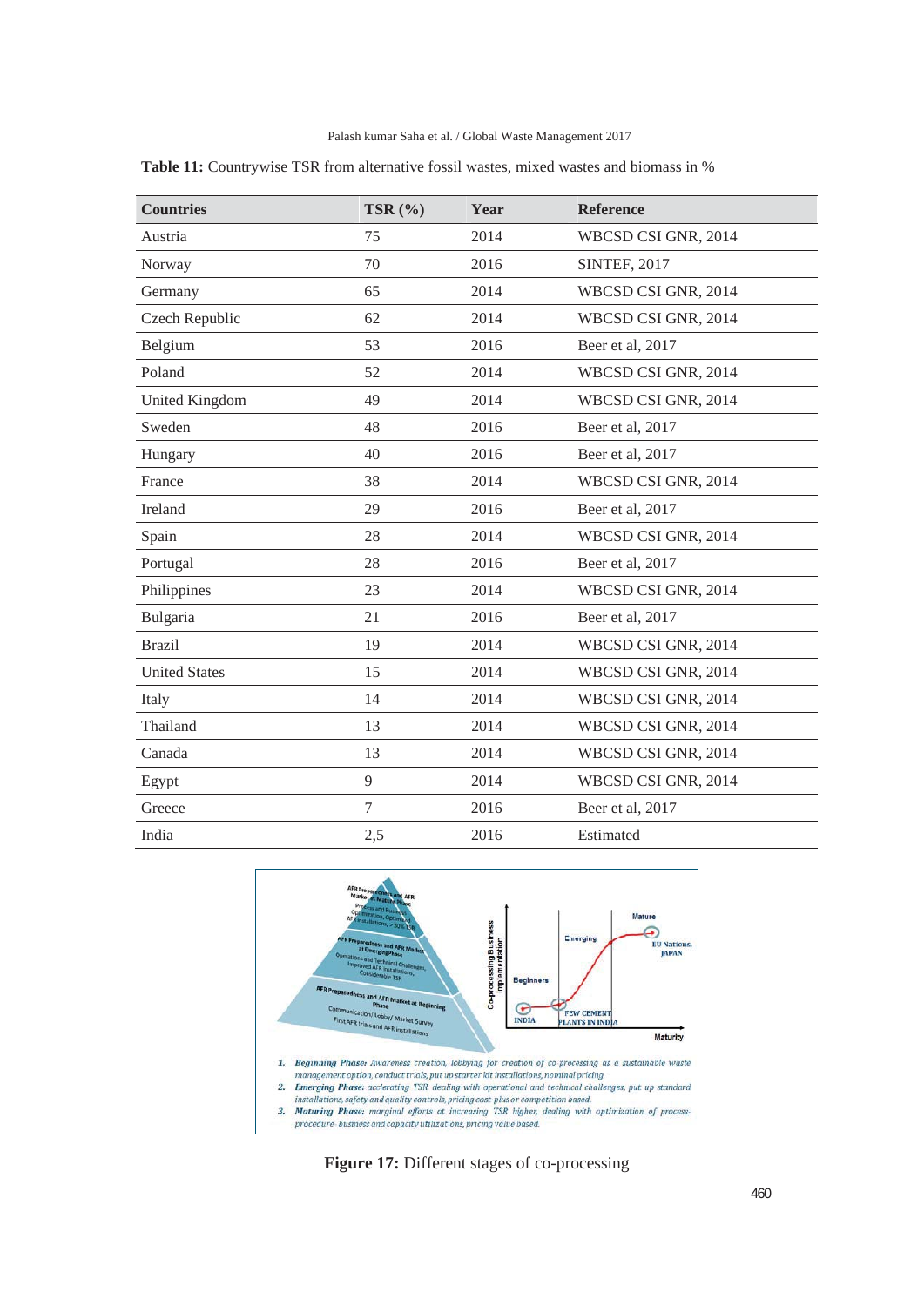## **Hazardous Waste Management Rules 2016**

 The salient features of Hazardous and Other Wastes (Management & Transboundary Movement) Rules, 2016 include, Co-processing as preferential mechanism over disposal for use of waste as supplementary resource, or for recovery of energy has been provided. The basic necessity of infrastructure to safeguard the health and environment from waste processing industry has been prescribed as Standard Operating Procedure (SOPs) specific to waste type. Waste Management hierarchy in the sequence of priority of prevention, minimization, reuse, recycling, recovery, co-processing and safe disposal has been incorporated. The approval process for co-processing of hazardous waste to recover energy has been streamlined and put on emission norms basis rather than on trial basis (MoEFCC, 2016).

## **Solid Waste Management Rules 2016**

 As per the new Municipal Solid Waste Management (Management and Handling) Rules 2016 non-recyclable waste having calorific value of 1500 Kcal/kg or more shall not be disposed of on landfills and shall only be utilized for generating energy either or through refuse derived fuel or by giving away as feed stock for preparing refuse derived fuel. High calorific wastes shall be used for co-processing in cement or thermal power plants. All industrial units using fuel and located within 100 km from a solid waste based RDF plant shall make arrangements within six months from the date of notification of these rules to replace at least 5 % of their fuel requirement by RDF so produced.

# **CPCB Guidelines for Co-processing of Plastic Waste in Cement Kilns 2017**

 The Ministry also released Guidelines for Co-processing of Plastic Waste in Cement Kilns (As per Rule Plastic Waste Management Rules, 2016) in May 2017. The guidelines elaborate upon the collection, segregation, and transportation and co-processing of plastic waste in cement kiln with detailed procedures.

# **CPCB Guidelines for Pre-Processing and Co-Processing of Hazardous and Other Wastes in Cement Plant 2017**

 CPCB released guidelines for pre-processing and co-processing of hazardous and other wastes in Cement Plant in July 2017. The guidelines have been revised for complying with the conditions as specified in the Hazardous and Other Wastes (Management and Transboundary Movement) Rules, 2016.

- No trial runs would be necessary for grant of authorisation for co- processing of wastes in cement kilns: No trial runs would be necessary for grant of authorisation for coprocessing of wastes in cement kilns since MoEFCC has notified the Emission Standards for co-processing of wastes in cement kiln vide GSR No. 497 (E) dated 10.5.2016 under the Environment (Protection) Rules, 1986. However, demonstration trials would be conducted for specific wastes such as POPs, PCBs, obsolete and date expired pesticides, Ozone Depleting Substances etc. Kiln specific trial runs may be required for such wastes to study the destruction and removal efficiencies (as per the requirement of Stockholm convention). Trial/ approval from CPCB would also be required of waste is fed through coal or raw material route.
- SPCB's can issue approval without CPCB: SPCBs may grant Authorisation to cement plants for co-processing of wastes listed in Schedule I (38 industrial processes), Schedule II (hazardous characteristics) and Schedule III (import/export of hazardous wastes) of the Hazardous and Other Wastes (Management and Transboundary Movement) Rules, 2016.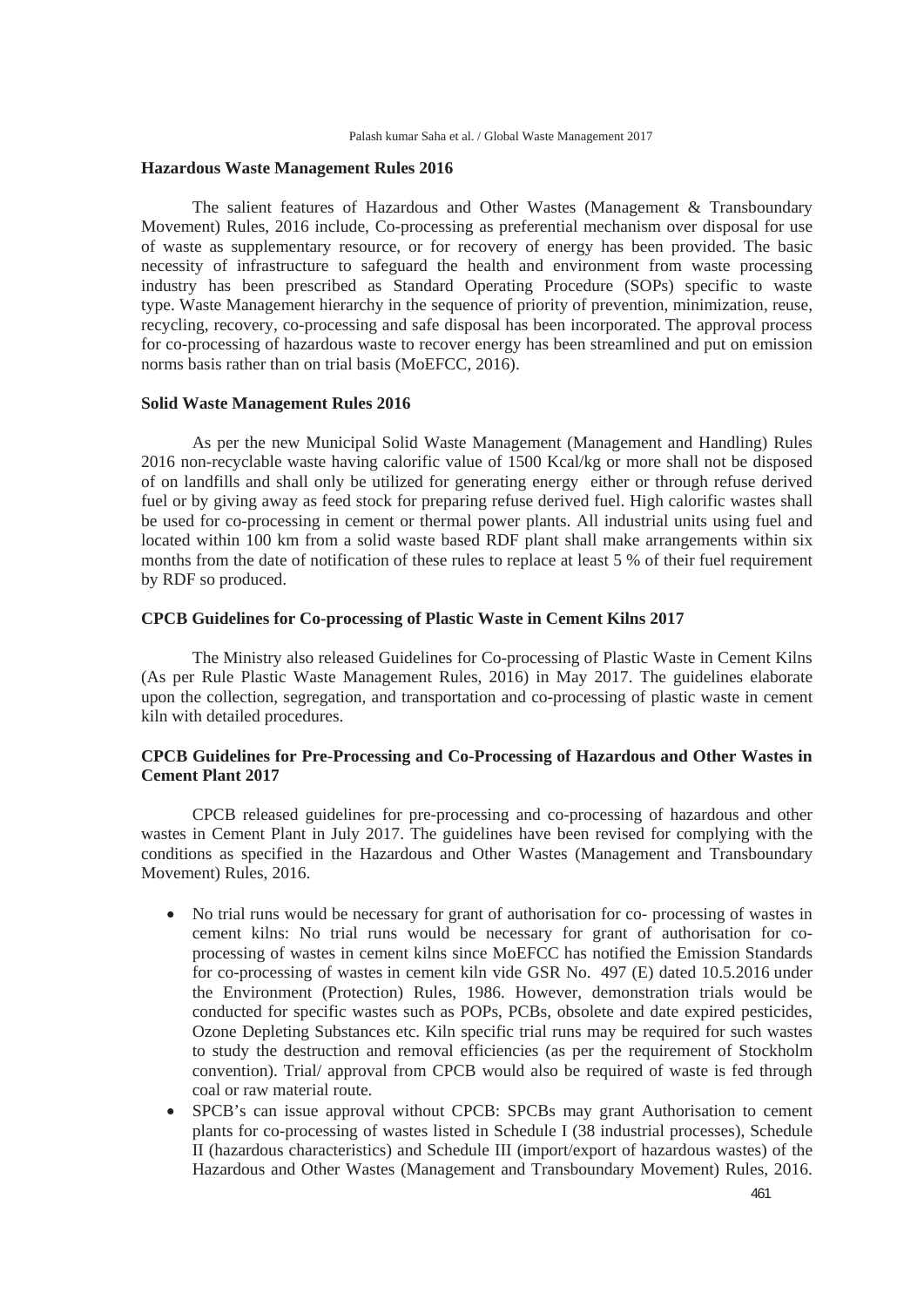For co-processing of hazardous and other wastes, cement plants shall obtain Consent to Establish (CTE) and Consent to Operate (CTO) prior to obtaining authorisation under the Hazardous and Other Wastes (Management and Transboundary Movement) Rules, 2016.

- x SOP for pre-processing and co-processing defined: Regular co-processing shall be carried out as per the guidelines and SOPs. Continuous Emissions Monitoring System installation is mandated in stack for PM, SOx and NOx in 1st phase (with data uplinked to SPCB, CPCB). There are detailed parameters mentioned for pre-qualification and fingerprint analysis of wastes, infrastructure required for transport-storage-pre-processing and coprocessing of hazardous wastes and the emission parameters.
- Inter-state transfer simplified: Facilitate movement of waste across different states and procedures to be followed for same highlighted in the document.
- Co-processing as lever to achieve Intended Nationally Determined contribution (INDC): Utilising waste materials as AFRs will also reduce large quantity of GHG emissions of the country which is in line with Paris agreement.

#### **Co-processing Potential in India**

 Around 7.7 Mt of hazardous waste is currently generated annually, of which around 3.61 Mt is recyclable, 0.65 Mt is incinerable and 3.39 Mt is land fillable (Gupta, 2012); current disposal capacity is inadequate addressing only 40% of the land fillable and incinerable wastes generated. Cement kilns have in general better destruction performance for organic hazardous wastes than existing incinerators at disposal facilities in India.

 Studies conducted by the Ministry of New and Renewable Energy have estimated surplus biomass availability at about 120-150 Mt per annum (MNRE, 2011). Gujarat, Uttar Pradesh, Maharashtra and Odisha generate 92 000 to 110 000 tonnes of industrial plastic wastes (IIP, 2014). 700 000 tonnes of used tyre is available in India, mostly in the states of Maharashtra, Tamil Nadu, Uttar Pradesh, Gujarat, Andhra Pradesh, Karnataka, Rajasthan and Madhya Pradesh (IIP, 2014). Both plastic wastes and used tyres have higher energy content than Indian coal.

 At present only half of ground granulated blast furnace slag generated is sent to cement plants. The estimated generation will be around 44 Mt in 2020 and about 95 Mt in 2030. Fly ash generation is expected to reach 450 Mt by 2020, and 900 Mt by 2031. Granulated blast furnace slag and fly ash when mixed with cement clinker will reduce both  $CO<sub>2</sub>$  from calcination of limestone and fuel related emissions.

 Therefore, more than 150 Mt of hazardous and non-hazardous wastes are available for coprocessing. Considering the availability, ease of processing and potential GHG mitigation, refuse derived fuels from MSW, biomass (e.g. rice husk, bagasse, coconut shells and wood chips.), industrial plastics; used tyres and industrial hazardous wastes/mixed industrial wastes are considered as potential AFs for utilisation in REIIs, especially cement.

 For achieving 5% TSR in 2020 and 20% TSR in 2030, for every Mt of cement produced, 7 000 tonnes and 25 000 tonnes of AFs need to be co-processed, respectively. In 2030, by achieving 20% TSR in cement kiln, up to 19 Mt of Indian coal or 13 Mt of imported coal can be substituted.

#### **Production of RDF**

 Presently, more than 30% of India's population live in cities; projected to be 50% by 2050. MSW in India is generally unsegregated with high moisture content, low calorific value, odour and wide range of particle size. As per the planning commission task force report (2014), of the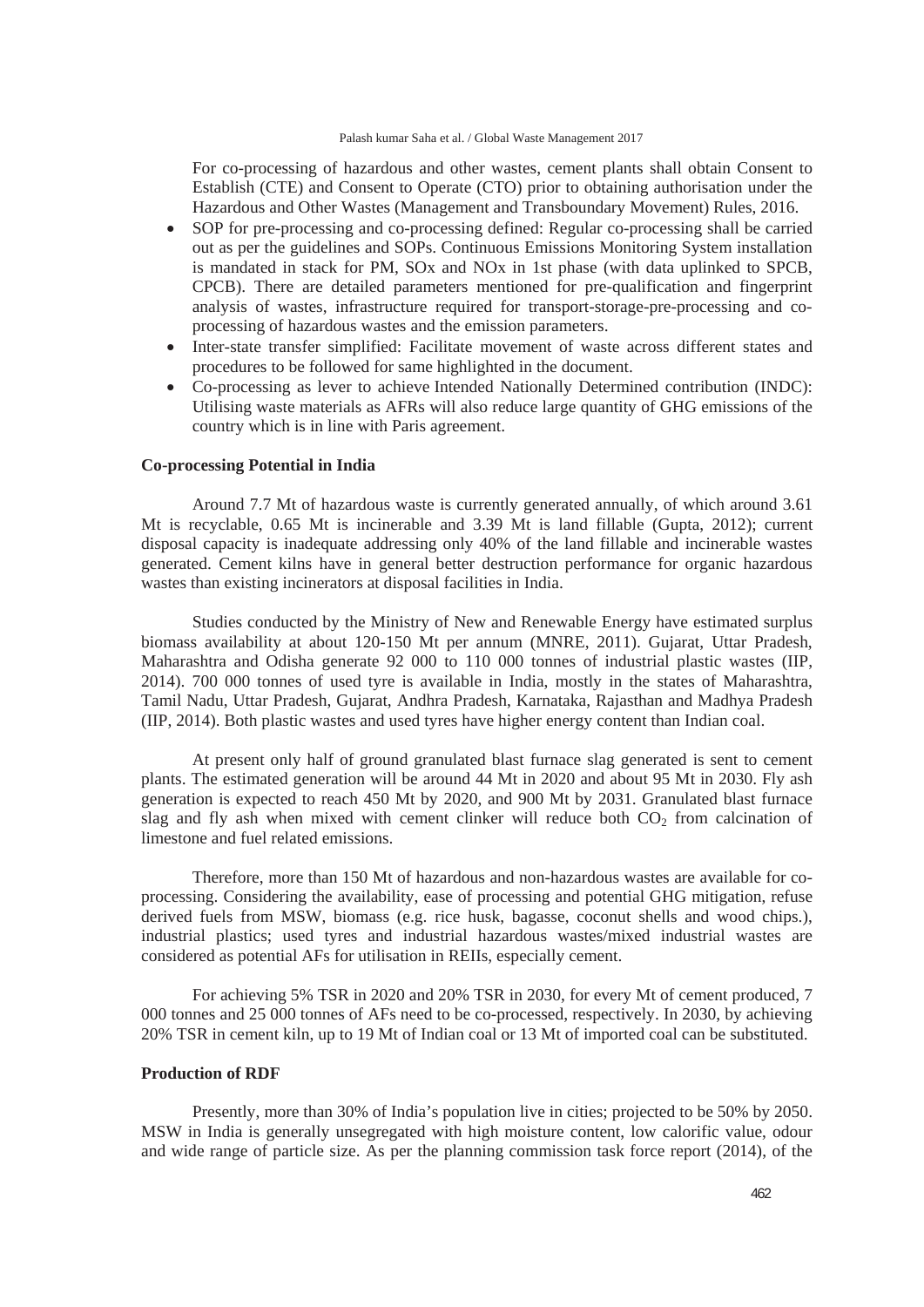#### Palash kumar Saha et al. / Global Waste Management 2017

62 Mt of Municipal Solid Waste (MSW) generated in urban India, 12 Mt is combustible fraction which can be potentially converted to refuse derived fuel (RDF), thereby replacing 8 Mt of coal.

 For dumping of 62 Mt of MSW without treatment, 1240 hectares per year of precious land is required. With projected MSW generation of 165 Mt by 2031, the requirement of land for setting up landfill for 20 years (considering 10 meter high waste pile) could be as high as 66 000 hectares. As per the Central Pollution Control Board (CPCB) study in 2015, there are 22 operating RDF plants in the country.

 The principle of RDF production is recovering quality fuel fractions from the waste, particularly removal of recyclable particles like metal, glass and converting the raw waste in to more usable form of fuel with uniform particle size and higher calorific value than raw MSW. Required quality of RDF is determined by the end use of the fuel. For example, Ministry of Urban Development (MoUD), specifies broad specification of RDF, suitable for the Indian cement plants, as the following:

- Moisture, preferably  $< 20\%$ ;
- Size,  $2D < 120$  mm,  $3D < 70$  mm depending on process limitation of specific cement plant;
- Chlorine, preferably  $\lt 0.7\%$  depending on particular raw mix & fuel mix;
- Calorific Value, preferably  $> 3000$  kcal/kg; the calorific value of RDF produced in Europe is in the range of 4000-6000 kcal/kg;
- Sulphur,  $\langle 2\%$  however depends on particular raw mix & fuel mix; and
- Free of restricted items such as PVC, explosives, batteries, aerosol containers, bio-medical waste etc.

 The quantity of RDF that can be produced per tonne of MSW varies depending on the type of collection, pre-processing and composition of waste source. Usual yield of RDF from mixed MSW is in the range of 20-30%; if the waste is properly; segregated yield can go as high as 80- 90%. Depending on the need of the end user, RDF fluff is further processed in the densification unit to produce RDF pellets.

## **GHG Emissions Mitigation Potential through Co-processing in India**

 Indian cement industry is anticipated to reach production of between 598 (low demand) and 848 Mt (high demand) by 2030. In absence of any action,  $CO<sub>2</sub>$  emissions from the sector will be 419 to 594 Mt by 2030 respectively. Indian cement industry is one of best in the world in terms of energy efficiency, i.e. there seems to be a limited potential in further energy efficiency. Availability of alternative fuels and raw materials (AFRs), especially large quantities of inorganic mineral additives makes clinker substitution, raw material substitution and high TSR important levers for  $CO<sub>2</sub>$  reduction from Indian cement industry. Work on CCS (carbon capture and storage) has not yet been initiated and it will take some time for inception of the CCS technologies in Indian cement industries.

As per the SINTEF estimates, by 2030, clinker substitution could save  $47$  to  $67$  MtCO<sub>2</sub>; utilisation of alternative fuels, with 20% thermal substitution rate, could save 21.2 to 29.9 MtCO<sub>2</sub> and utilisation of alternative sources of de-carbonated lime and mineralizers could save 5.7 to 8 MtCO<sub>2</sub>. These initiatives may reduce  $CO<sub>2</sub>$  emissions by 18% from business as usual scenario.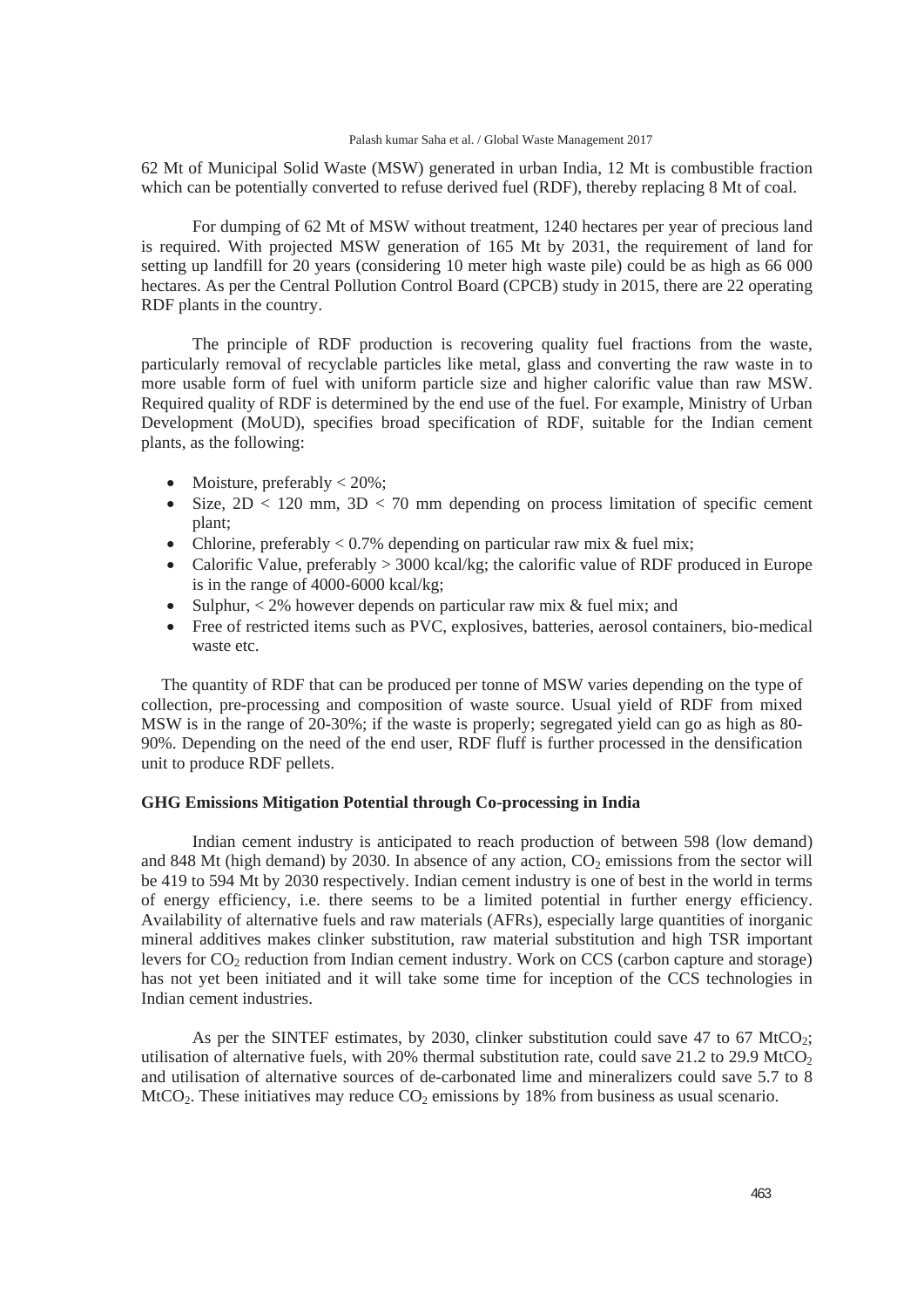## **CFC Trial at ACC Limited, Kymore Cement Works**

 SINTEF participated on behalf of CPCB in the Test Burn with three different Ozone Depleting Substances, or chlorofluorocarbons (CFCs), in ACC Limited, Kymore cement works, Madhya Pradesh in December 2012. Ozone Depleting Substances are regulated under the Montreal Protocol and countries are urged to destroy the five most potent CFCs gases as they destroy the Ozone layer and contribute to global warming.

 The full scale demonstration involving high feeding rates of Ozone Depleting Substances (ODS), CFC-gases demonstrated that the kiln was able to destroy several concentrated CFC-gases effectively in an irreversible and environmental sound manner without causing increased releases of HCl, HF or PCDD/PCDF. The destruction and removal efficiency was >99.9999% and the overall environmental performance in compliance with Indian regulation and international best practice.

 The test revealed that cement kilns have a much higher disposal capacity than previously anticipated and that such undertaking can contribute significantly to reduce the release of both ODS and greenhouse gases; the destruction of 16.3 ton of CFCs done in this demonstration was saving the release of 131 265 ton of  $CO<sub>2</sub>$  to the atmosphere. The global potential to prevent future emissions of ODS gases are formidable; the UN has estimated that more than 400 Mt of  $CO<sub>2</sub>$ equivalents will originate from discharges of cooling gases in 2015. The impact of this test is that India now has a facility with demonstrated capability to destroy such gases in the future; a showcase which can be replicated elsewhere.

## **About SINTEF and its association with the co-processing initiatives in India**

 SINTEF is one of the leading applied multidisciplinary research institutions in Europe with more than 2000 professional employees. SINTEF has a long and relevant experience with capacity building & technical assistance in international projects for governments, industry and international organizations within industrial and hazardous waste management in general, and with co-processing in particular, i.e. improved energy and resource efficiency and green-house gas emission reduction by substitution of non-renewable fossil fuel and virgin raw materials with alternative fuels and raw materials in resource intensive industry.

## **CPCB-SINTEF Phase I Co-processing Project (2010-2015)**

 CPCB and SINTEF have since 2010 cooperated in the Norwegian government supported programme "Recovery of alternative fuels and raw materials (AFR) and treatment of organic hazardous wastes through co-processing in resource and energy intensive industry (REIIs) in India". The project have been raising awareness, built capacity, shared knowledge of best international practice, and provided technical support and disseminating information to industry and authorities. This process has contributed to create confidence and a positive climate for investments, manifested by industries willingness to invest in future co-processing activities.

 SINTEFs role has been to provide inputs on relevant issues of co-processing of hazardous and industrial wastes and to build capacity and knowledge among stakeholders; to assist CPCB, State PCBs and industry in implementing best practices and to convey lessons learned on possibilities and limitations in co-processing; and finally to contribute to achieve an international benchmark when it comes to process and quality performance, as well as on health, safety and environmental issues.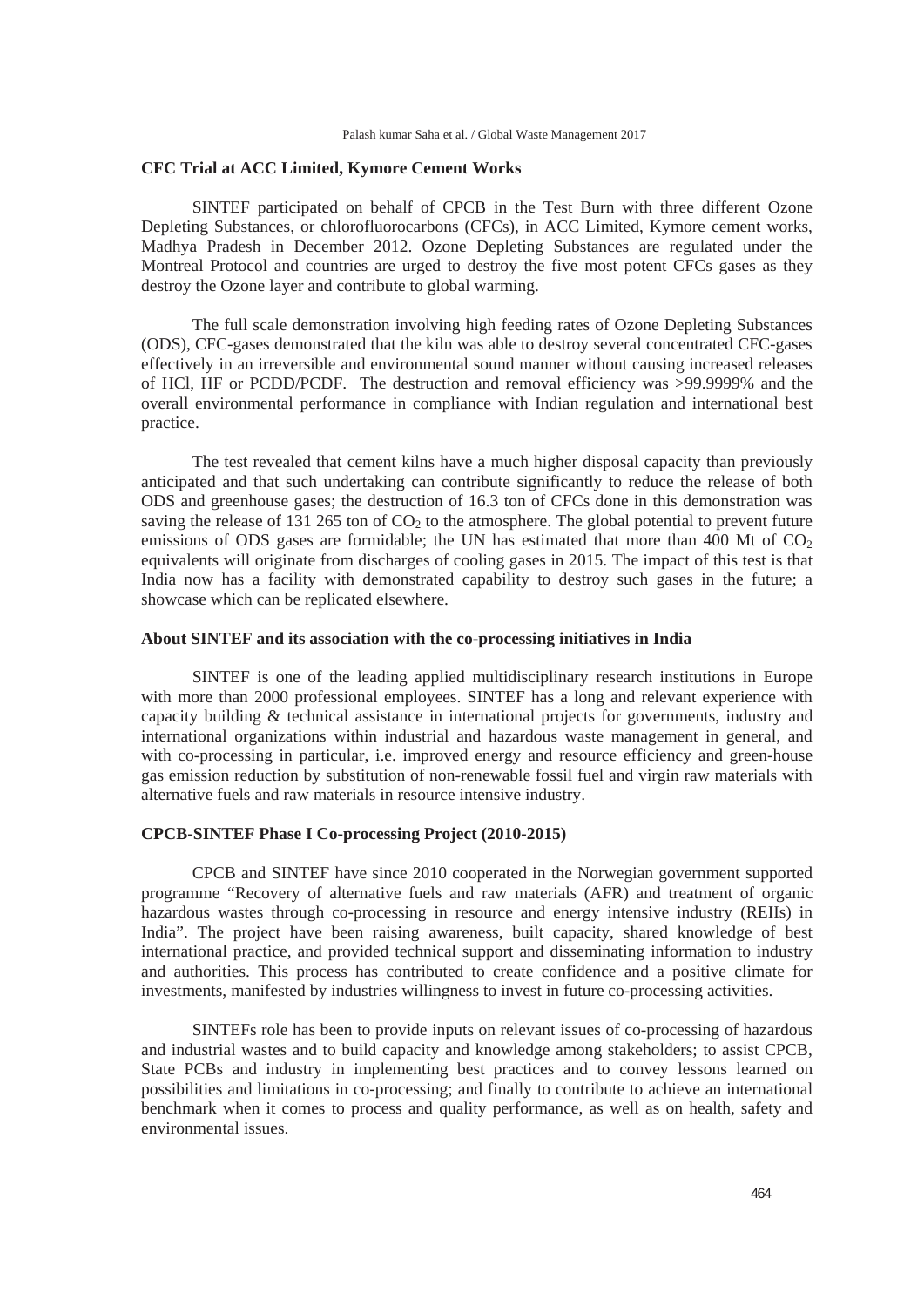## **Phase II Co-processing Project (2017-2020)**

 SINTEF is currently working on a Norwegian government funded project in India –'Coprocessing of Alternative Fuels and Resources in the Cement Industry: Phase II' (2017-2020) which is continuation of Phase I project (2010-2015), with focus on the following issues:

- Provide professional technical assistance on waste related issues in the GIZ-MoEFCC SEIP project for providing technical support and capacity building on sustainable management of industrial wastes and sewage sludge, and for cleaning up of critically polluted areas in the two selected SEIP project sites- Delhi and Vapi, Gujarat;
- Demonstrate the potential to increase the TSR by utilising RDF out of MSW and dried sewage sludge;
- Strengthen the capacity of CPCB and S-PCBs on opportunities and limitations of using cement kilns for co-processing of problematic wastes;
- Strengthen the role of CPCB as a pool of competence for environmental authorities in neighbouring South Asian countries; and
- Evaluate the potential for resource conservation by utilising C&D-wastes and increased use of other inorganic waste streams.

## **Conclusion**

 Many developed nations globally have utilized cement kilns in their countries as a sustainable solution for industrial, municipal and hazardous waste disposal (called co-processing) as this creates a win-win situation for both the local administration and the cement plants. Spiralling fuel costs, uncertainty in fuel availability and goal to reduce  $CO<sub>2</sub>$  emissions are drivers for enhancing AFR utilization in Indian cement plants.

 'Polluter pays principle' must be implemented for managing industrial wastes. For commodity like materials such as processed RDF, used tyres and biomass, substitution benefits in a cement plant must outweigh material costs and preparation and handling costs. Regular supply of wastes to cement plants at agreed tipping fee or price is essential for optimising the return on investments.

 By integrating co-processing and treatment of wastes in energy and resource intensive industry, India can forego or significantly reduce investments in costly waste incinerators; save large amounts of non-renewable fossil fuels and virgin raw materials; reduce greenhouse gas emissions; increase its waste treatment capacity and reduce exposure and negative impacts of hazardous chemicals. The aspiration of achieving 20% TSR by 2030 by Indian cement industry is challenging but surely achievable.

## **References/Bibliography**

- Beer, J., Cihlar, J., Hensing, I., Zabeti, M., 2017. 'Status and prospects of coprocessing of waste in EU cement plants'. Ecofys, April 26 2017.
- CII, 2015. Status paper on AFR usage in Indian cement industry- an initiative by CII-CMA, May, 2015.
- CPCB, 2017. "Guidelines for Pre-processing and Co-processing of Hazardous and Other Wastes in Cement Plants as per H&OW(M&TBM) Rules 2016", July 2017, Central Pollution Control Board (Ministry of Environment, Forest & Climate Change, Government of India) Parivesh Bhawan, East Arjun Nagar, Delhi – 110032.
- CPCB, 2017. "Guidelines for Co-processing of Plastic Waste in Cement Kilns (As per Rule '5(b)' of Plastic Waste Management Rules, 2016)", May 2017, Central Pollution Control Board (Ministry of